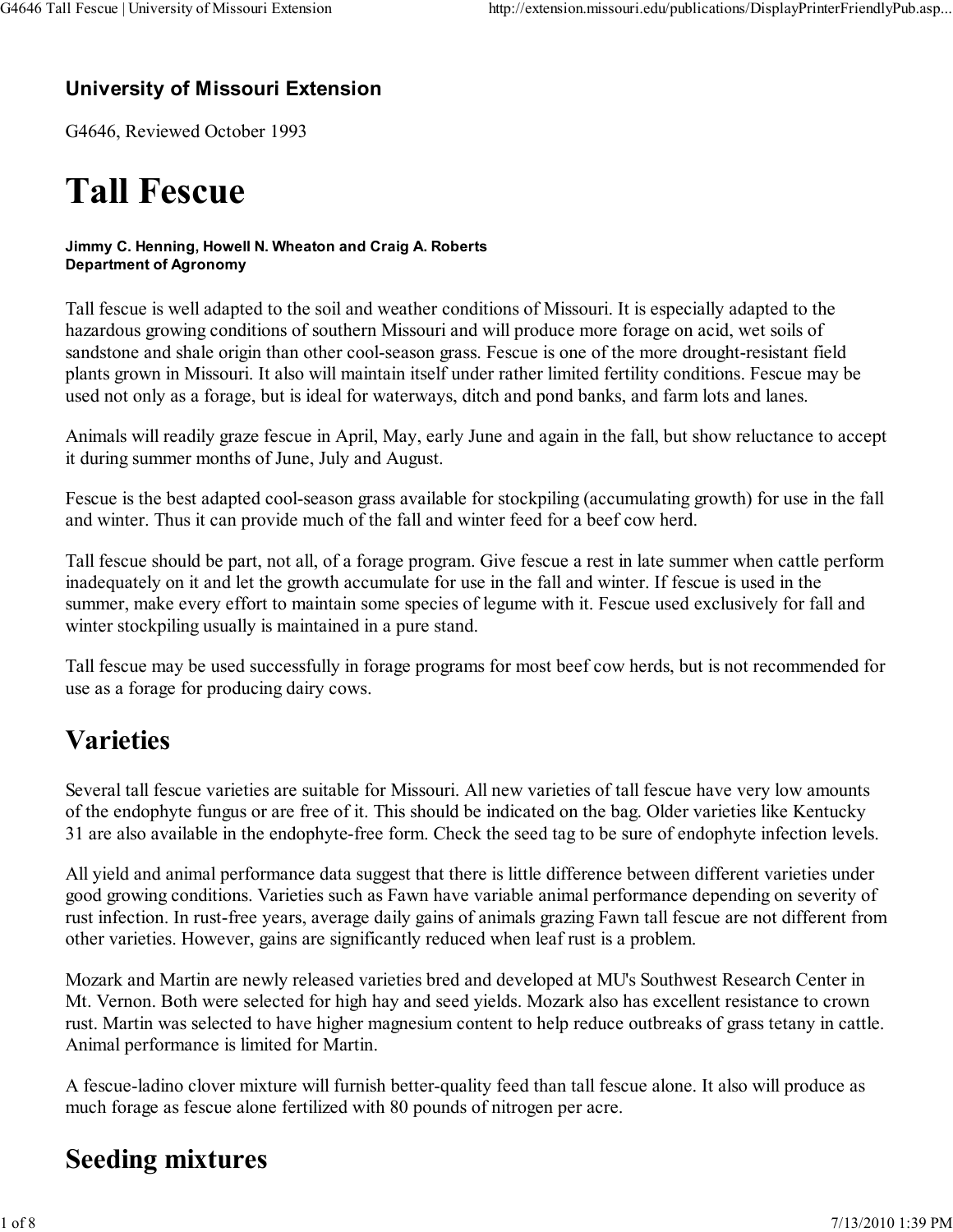Because of differences in growth habits, palatability and time of the year when they should be used, other grasses should not be included with tall fescue at seeding time. However, one or two legumes should be used in the seeding mixture with fescue, although the stand may eventually be used as a pure species for winter stockpiling. The legumes will be predominant for several years. They will furnish a high-quality forage and serve as a source of nitrogen while the fescue is becoming established. Some examples of seeding mixtures and rates are:

### Tall Fescue<sup>1</sup> — 15 pounds

• Korean lespedeza 15 pounds

#### Tall Fescue<sup>1</sup> — 15 pounds

• Medium red clover 8 pounds

#### Tall Fescue<sup>1</sup> — 15 pounds

- Alfalfa 10 pounds
- Tall Fescue 15 pounds
- Ladino clover
	- 1 pound

<sup>1</sup>One-half pound of ladino clover may also be added.

# Establishment

Fescue and accompanying legumes (with the exception of lespedeza, which should be winter or early spring seeded) may be seeded in the spring, fall or winter. Spring seedings should be made before April 15 to avoid annual weeds and early summer droughts.

Fall seedings (August and September) usually have far less weed competition and more favorable moisture conditions than late spring seedings. Seeding fescue with a hessian fly-resistant wheat is often advantageous. Wheat will protect the soil from erosion and furnish additional grazing.

Seedings should not be made later than Aug. 31 in extreme northern Missouri, Sept. 15 in central Missouri and Sept. 30 in southern Missouri. If drought conditions prevail past the seeding deadline, sow the wheat and overseed the fescue and legumes in the wheat during January or February. Graze the wheat in the fall and again in the spring.

Spring growth may also be harvested as hay. Begin spring grazing as soon as the soil is firm. Fall grazing will not harm the new grass and legume seedings unless it is trampled during wet weather.

# Fertility practices at seeding time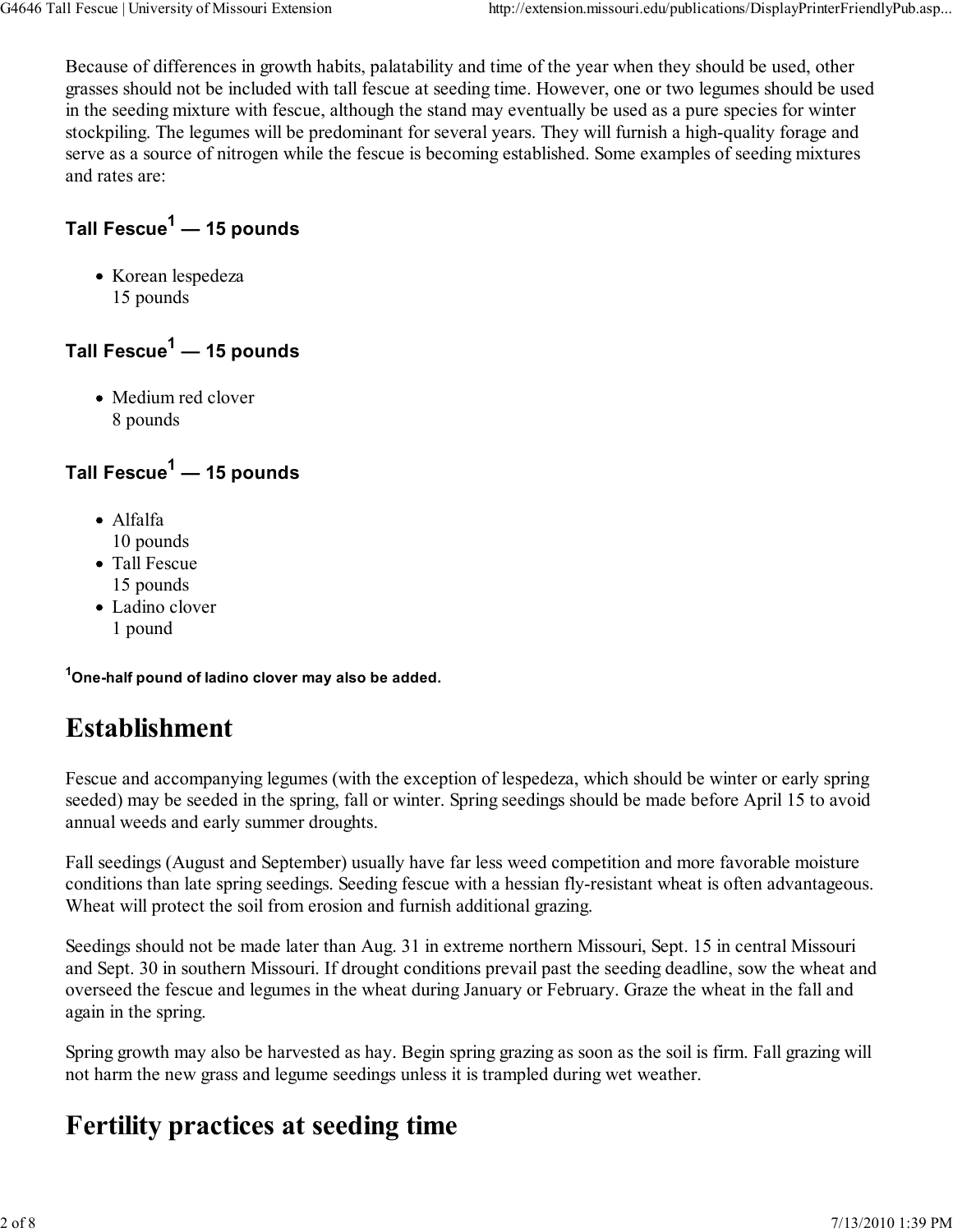Take soil tests before making a new seeding. Several alternative fertility plans are available; select the one that best fits the individual situation. Plan A on the soil test report suggests higher plow down applications of phosphorus and potassium than plan B if the soil tests are extremely low in these elements. Plan B, while recommending lesser amounts of phosphorus and potassium at seeding time, suggests larger amounts of these nutrients as annual topdressings than if plan A was followed at time of establishment.

Fescue (like most grasses) has limited response to rock phosphate. Unless legumes are to be maintained with the fescue, only processed phosphate should be used to meet the phosphorus requirements. Grasses are very inefficient users of rock phosphate and must depend upon the legumes to make it available for them.

A liberal supply of processed phosphorus helps to promote root development and plant establishment. While small amounts of nitrogen and potash also are beneficial at seeding time, too high a concentration of these elements will interfere with germination and discourage inoculation of the legumes.

The starter fertilizer is more effective when banded into the soil rather than broadcast.

# Managing fescue-legume mixtures

Although animal performance is not as high on fescue as on most other cool-season grasses during the summer, many producers use it because it withstands close grazing and drought. Under these conditions, maintaining a legume with the fescue improves animal performance and increases the level of forage production during the summer period.

Legumes are difficult to maintain in a fescue sod, but there are a number of management practices that help to prevent their disappearance from the mixture.

Legumes can be re-established in fescue sods without completely destroying the old sod and without complete loss of production during the first season.

#### Fescue-medium red clover

Medium red clover has many advantages as a companion legume with fescue. It is easy to establish, produces well in the summer time, and has moderate resistance to drought. Cattle gain well on it and it only rarely produces bloat. It also is considered one of the most efficient legumes in nitrogen fixation from the air. The variety Kenland is best adapted to Missouri and has resistance to diseases that shorten the life of other varieties. Use only Certified Kenland.

Red clover is a short-lived perennial and often disappears from the stand after two or three years unless special precautions are taken. Although red clover will thrive in more acid soils than alfalfa, the soil pH should be maintained above 5.8 to increase persistence. It also responds to potash fertilization.

The annual use of a 0-1-3 ratio of fertilizer helps maintain red clover in a fescue stand. To encourage red clover in fescue for more than two or three years, manage the clover to produce seed. This should be done initially the second year after establishment. Usually the second crop or cutting is used for seed. Remove the first fescue and red clover growth early in the grazing season. More seed will be produced if the pasture is rested beginning in July. After the seed heads have filled and turn brown to black, the growth may again be grazed.

The fescue grown with red clover should not be allowed to grow so tall as to smother the clover. Keep the early growth grazed off.

#### Fescue-ladino clover

Fescue and ladino mixtures have been used for many years in Missouri. Ladino is considered an excellent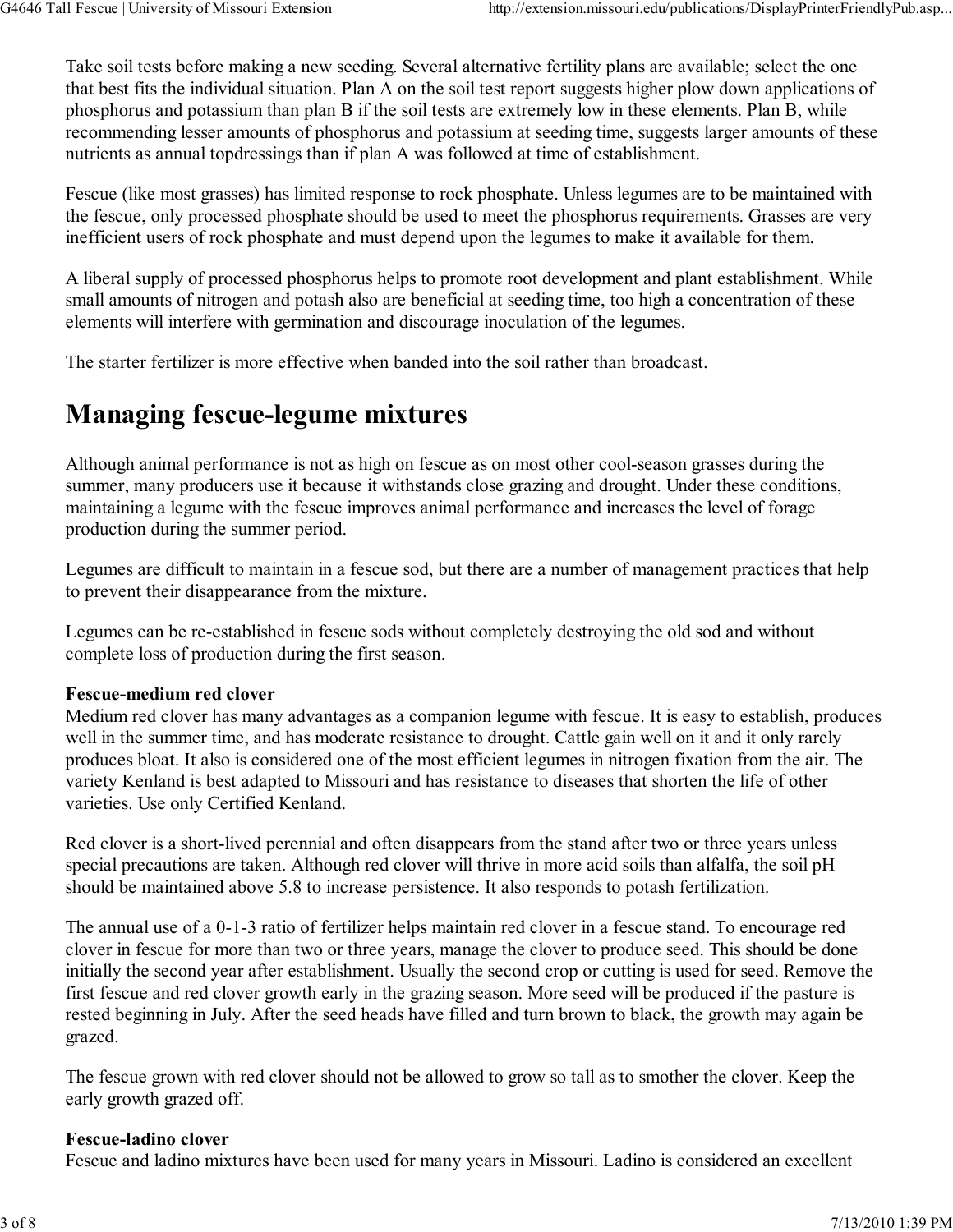fixer of nitrogen and is very palatable. It is most often faulted because of the inability of ladino to withstand drought and because of its bloat-producing tendencies.

If a consistent fescue-ladino mixture is desired, graze the early pasture closely to prevent smothering. The sod also may be overseeded each year in January or February with 2 pounds of ladino per acre at the same time it is topdressed with phosphate and potash.

#### Fescue-alfalfa

Alfalfa in a fescue mixture is best adapted to well-drained, high-fertility soils. Alfalfa usually does not persist too long in a fescue mixture, especially under grazing conditions.

#### Fescue-lespedeza

It is usually difficult to achieve yields of 2 tons of hay equivalent or more per acre and still maintain lespedeza in the stand. Yields can be increased by using the variety Summit lespedeza rather than Common Korean. Lespedeza does not furnish as much nitrogen to the fescue as other legumes, but when additional nitrogen is added the lespedeza may disappear from the stand. Yet many producers are willing to sacrifice some yield in order to maintain the lespedeza because it furnishes a quality feed during the summer months, when fescue production and quality is low.

Most of the production of lespedeza occurs after June 15 while the greatest amount of fescue growth is in the spring.

Three management practices help to maintain lespedeza in the mixture:

Limited nitrogen fertilization Even 30 pounds of nitrogen per acre has reduced the amount of lespedeza in the mixture.

It is sometimes possible to use small amounts of nitrogen (e.g. 30 pounds) and still maintain lespedeza in a fescue-lespedeza mixture under strict management practices. Apply the nitrogen in late summer and graze the fescue very close during the early part of the growing season.

• Grazing management

Graze the fescue during the spring to remove early fescue competition and give the lespedeza an opportunity to grow. Remember that lespedeza is an annual and must produce a seed crop in the fall so that it may reseed. Enough lespedeza growth must be maintained during late August and early September to allow a seed set.

• Overseeding

Additional lespedeza seed may be overseeded into the sod during the winter months if the amount of lespedeza is decreasing. If the fescue is closely grazed and the sod is somewhat open, the lespedeza seed may be broadcast without disturbing the sod. But if the sod is very dense and there are no open areas, it may be necessary to till the sod with a disc or field cultivator for the seed to become established.

Effect of nitrogen on yield and of a tall fescue-lespedeza mixture (data from MU Department of Agronomy)

| Nitrogen  | <b>Total yield</b> | Percent of total harvested after July 1 |
|-----------|--------------------|-----------------------------------------|
| 0 pounds  | $1.56$ tons        | 53 percent                              |
| 30 pounds | $1.60$ tons        | 35 percent                              |
| 60 pounds | $1.61$ tons        | 27 percent                              |
| 90 pounds | $1.95$ tons        | 18 percent                              |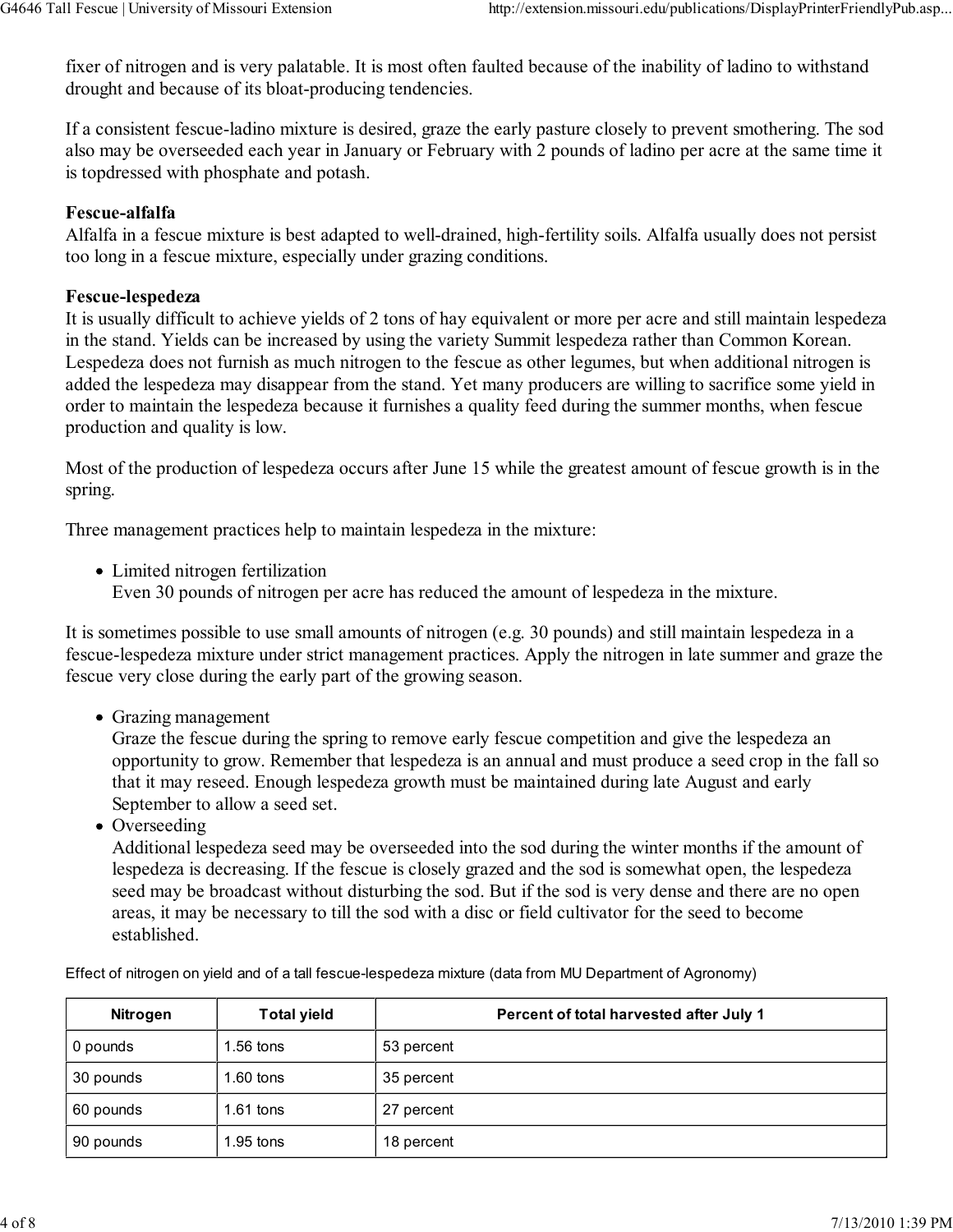| Nitrogen rate | Alfalfa-orchardgrass | Alfalfa-bromegrass |
|---------------|----------------------|--------------------|
| 0             | 4.6 tons             | 3.9 tons           |
| 30            | 4.8 tons             | 3.9 tons           |
| 60            | 4.8 tons             | 4.0 tons           |
| 90            | 4.7 tons             | 3.9 tons           |

Effect of nitrogen on yields of grass-legume mixtures (4-year average) (data from MU Department of Agronomy)

### Fertilizing fescue-legume mixtures

Use a soil test to determine phosphorus and potassium needs.

When legumes make up as much as 30 or 35 percent of the stand, do not use nitrogen fertilizer. When these stands are topdressed with fertilizer containing nitrogen, the growth looks darker and appears more lush, but research shows that production is not increased.

A fescue-legume mixture will remove about 12 pounds of phosphate and 40 pounds of potash from the soil for each ton of hay produced.

Under pasture conditions, it is more difficult to evaluate the amounts removed. Grazing animals will waste approximately one third of the total growth available to them. This is returned directly to the soil. While manure is not deposited evenly across the field, most studies show about 12 to 15 percent of a pasture area is covered with manure by grazing animals each year. If there is an estimated 3 tons of hay produced from a pasture field, then a 0-20-60 fertilizer per acre, applied each year, should maintain production.

If fescue-legume mixtures were established under marginal fertility conditions, then a more liberal topdressing program would be advisable. Soil test pasture fields every three or four years and adjust the topdressing program to those results.

# Fescue foot

Fescue foot is a non-infectious disease sometimes found in cattle grazing tall fescue. Fescue foot has been confused with foot rot, frozen feet and mechanical injuries.

Fescue foot is a serious condition and should not be allowed to run its course. Remove affected animals from fescue as soon as lameness is noted.

Although fescue foot may occur under many environmental conditions, the following pattern usually emerges:

- Noticeable lameness appears with onset of cold weather (below 15 degrees Fahrenheit) and snow or ice cover, but has occasionally been noted in warm weather.
- Symptoms include arched back, rough hair coat, stiffness in gait that is especially noticeable in the cool mornings, and swelling of rear limbs about the dewclaw. In severe cases, the loss of rear hoof or hooves, tail and switch and outer one-third of the ears may occur.
- Symptoms usually appear five to 15 days after turning into a new pasture. However, cases have occurred on fields that were continuously pastured.
- Fall regrowth and total yearly accumulated fescue have usually caused the problem. A correlation seems to exist between the length of time that fescue is stockpiled and frequency of outbreaks of fescue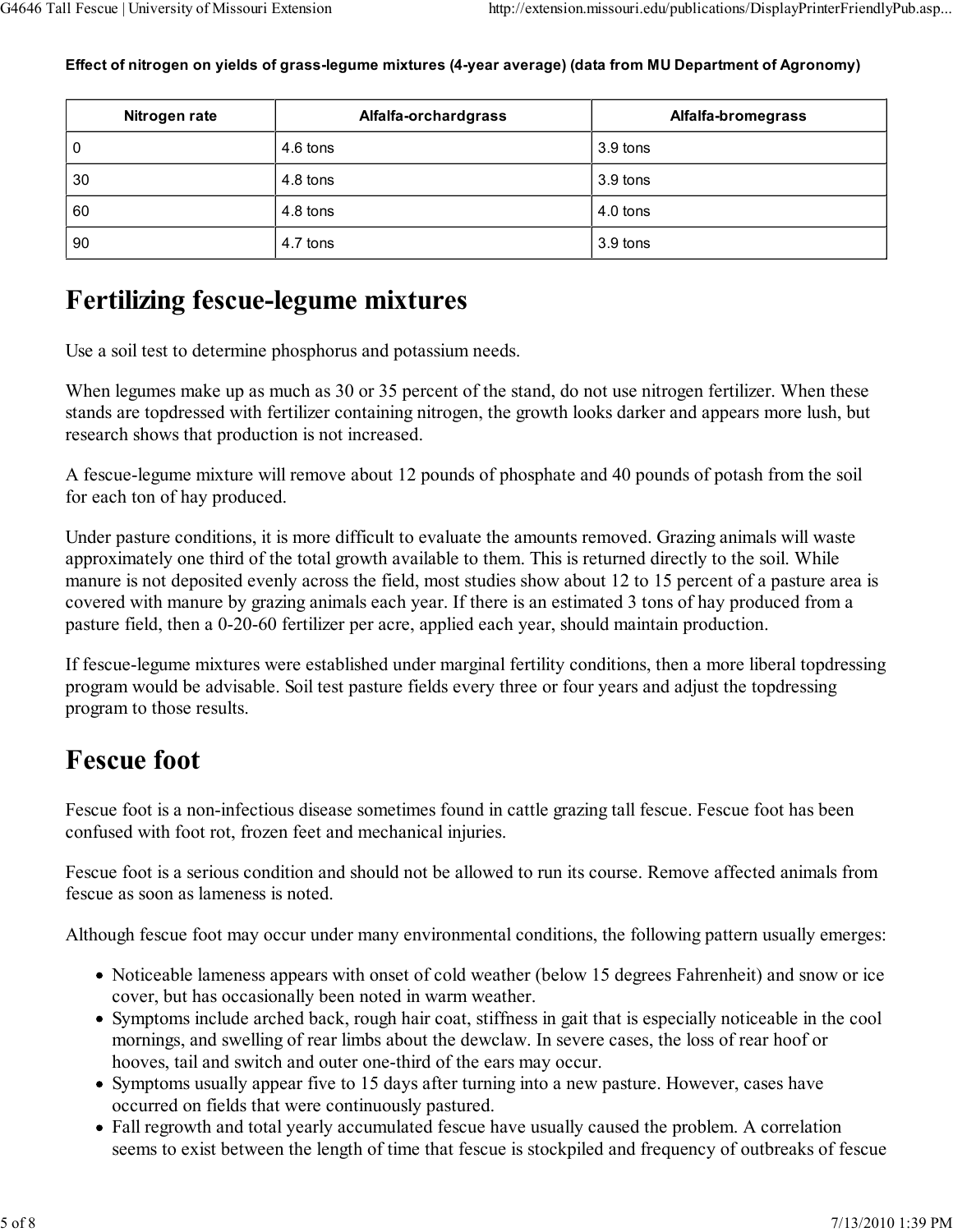foot.

The main preventive method is good management for both tall fescue and the cattle. Pastures composed of tall fescue and legumes appear to give less trouble than pure stands of tall fescue.

Grazing on fall regrowth or yearly accumulated growth before severe weather in January and February reduces the chance of fescue foot. Removing all the vegetative growth once a year (pasturing, baling, clipping) appears to be helpful. Nitrogen fertilizer rates should be consistent with production needs and not excessive. Experimentally, forage from fescue produced by applying 300 pounds of nitrogen per acre, collected in January, has caused symptoms similar to fescue foot.

Hay made before October has not been reported to be toxic. But hay known to be toxic that is harvested in midwinter remains toxic throughout the winter. Toxic fescue left in the field does not appear to have any influence on the next year's growth with respect to toxicity.

Some pastures have a history of repeated fescue foot outbreaks, but in general the outbreaks will not continue. Part of the explanation may be that some herds or individuals within a herd are more sensitive than others.

It has not been determined whether the toxin is produced by a fungus in the grass in response to a fungal infestation or by the grass under certain other environmental conditions. Cooperative Research work with the Northern Regional Laboratory, USDA, is being carried out to determine the chemical that causes fescue foot and the source of that chemical will then be studied.

Thanks to George Garner for his help in preparing this section on fescue foot.

### Tall fescue for fall and winter

Fescue has more resistance to low temperatures than orchardgrass, bromegrass, timothy or reed canarygrass. Its leaves remain green later into the winter than other pasture grasses.

Despite the retention of its green color, fescue grows very little after Oct. 15 in Missouri. It is the ability of fescue to remain green rather than its ability to grow very late in the fall and early winter that makes it adaptable for winter stockpiling.

Higher average daily gains have been achieved with fescue than with orchardgrass or reed canarygrass during the fall period. Evidently, a higher level of energy is maintained in the fescue than in other species during the fall. In addition, the heavy sod nearly eliminates mud and is resistant to trampling during wet weather.

Maintaining legumes in fescue that is stockpiled for winter feed is generally difficult. However, recent research indicates that it is possible to produce about 75 percent as much fall growth with legumes as with 80 pounds of nitrogen on straight fescue that is applied in August.

Several management steps must be followed if the legume method is to be successful. Spring growth should be grazed or cut for hay soon after fescue is out of the boot stage or in early flower. Spring growth of fescue is more competitive than fall growth.

Cattle should be removed from these fields no later than the first of August if maximum fall production is to be achieved.

Many legumes must be reseeded periodically during winter. This usually is done by broadcasting legume seed on the existing sod during January or February.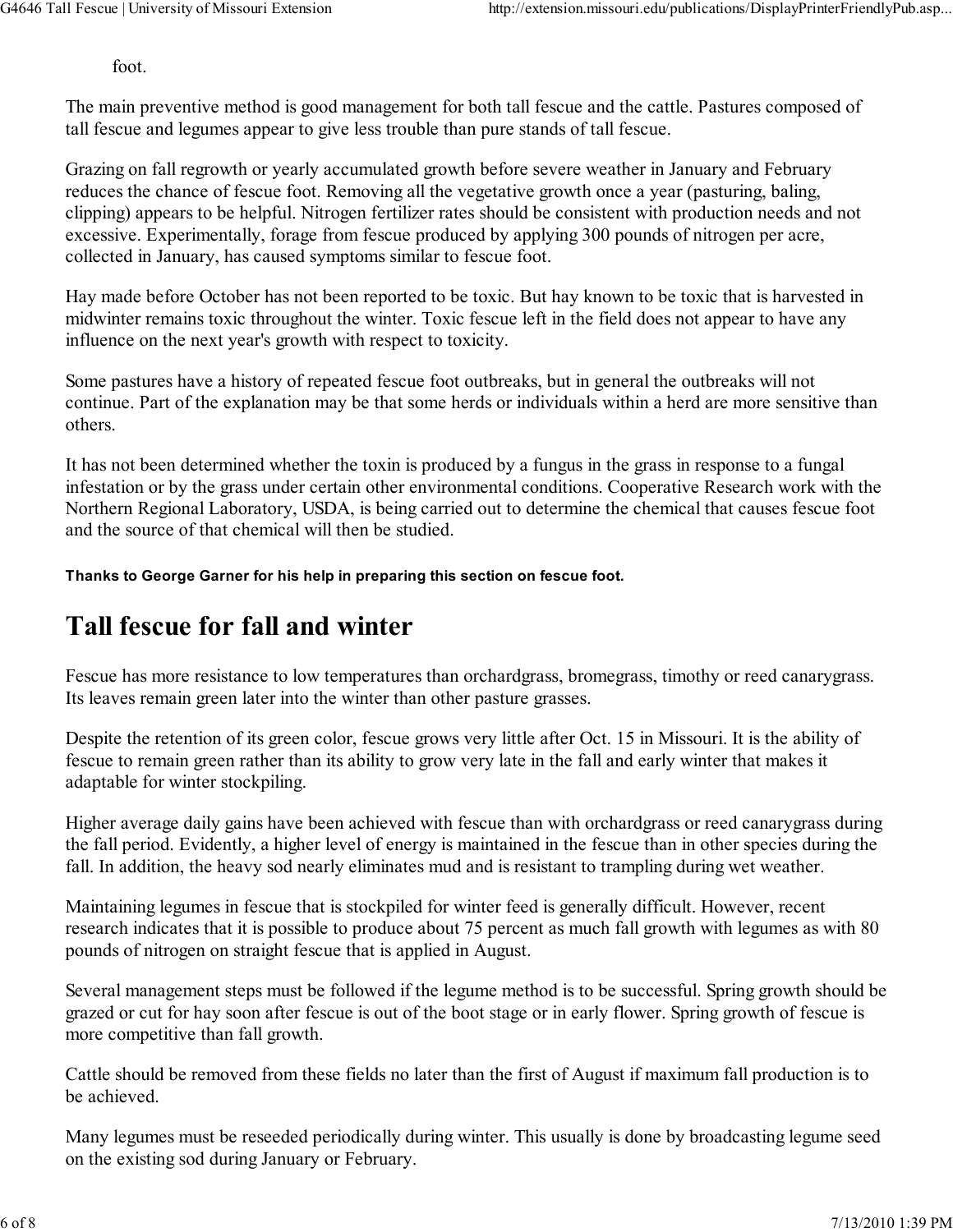If fescue produces up to its potential, 60 to 70 percent of its total production usually will occur by July 1. Most of the later growth occurs in August and September. For this reason, nitrogen fertilization to stimulate fall growth on straight fescue sods should be applied in the late summer. Dry matter produced after Aug. 1 in several Missouri trials would indicate that 60 to 80 pounds of N would probably be enough to encourage maximum production in this period.

While the greatest benefits from stockpiling fescue occur from nitrogen, don't forget phosphorus and potassium. Soil testing is the best way to determine phosphorus and potassium needs. In summary, two points to remember about fertilizing fescue intended for fall and winter uses are:

- Keep the ratio of nitrogen high
- Apply it early enough (July 15) so that the fescue has an opportunity to use it.

To obtain best results in both quantity and quality from stockpiled fescue, the early spring or elongated growth should be removed by grazing, haying or clipping by June 1. Failure to remove the early elongated growth tends to dilute the quality of the vegetative growth that follows. Later production also may be inhibited if the early growth is not grazed or clipped.

Many producers harvest a seed crop from the fescue and then stockpile the regrowth for winter use. If a good seed crop is desired the following year, clipping of the fescue soon after seed harvest is essential.

Another system to maximize fescue for fall and winter is to harvest hay from the early growth and to stockpile the later growth in the field or "on the stump." For producers who own a round baler, the bales may be left in the field to conserve labor in handling, storing and feeding. Research has verified that this is one of the most efficient ways to handle a beef herd. This is especially true if the cattle are limited to 4 or 5 weeks supply of bales or accumulated fescue at a time.

If cows are restricted to a smaller area, they usually will require about 30 to 35 pounds of hay and accumulated growth per day. However, if they are allowed free access to a large area they will often eat and waste as much as 55 pounds of hay per cow per day.

Don't waste 40 percent of the winter hay supply by failing to use limited grazing. An easy way to do this is with an electric wire. Install the post in good weather in September or October before grazing starts. Make each grazing area of a size so that cattle will clean it up in 3 or 4 weeks. Start grazing in the area where the water supply is located. As an area is grazed off, remove the wire and take it to the next set of posts.

This system not only saves feed, but has an added advantage in times of snow and ice. There usually will be an area in which the fescue is tall enough that cattle will trample the snow into the mat of fescue and will be able to find feed to graze.

The limited access system of winter grazing has considerable merit with stockpiled fescue with or without round bales.

# Managing pure fescue stands for hay and grazing

If pure fescue stands are used for hay, high yields can be expected if fertilizer is applied during the winter or very early spring. This is especially true for the nitrogen portion of the fertilizer.

Fescue to be used for hay should receive at least 60 pounds N during winter. But if a yield of 3 tons or more is desired, at least 200 pounds of N in split applications (120-80) should be used. Phosphorus and potassium may be applied any time during the year with satisfactory results. The same management practices apply for early grazing as well as for hay. If much fall pasture is desired, then fertilizer should be reapplied in July. This